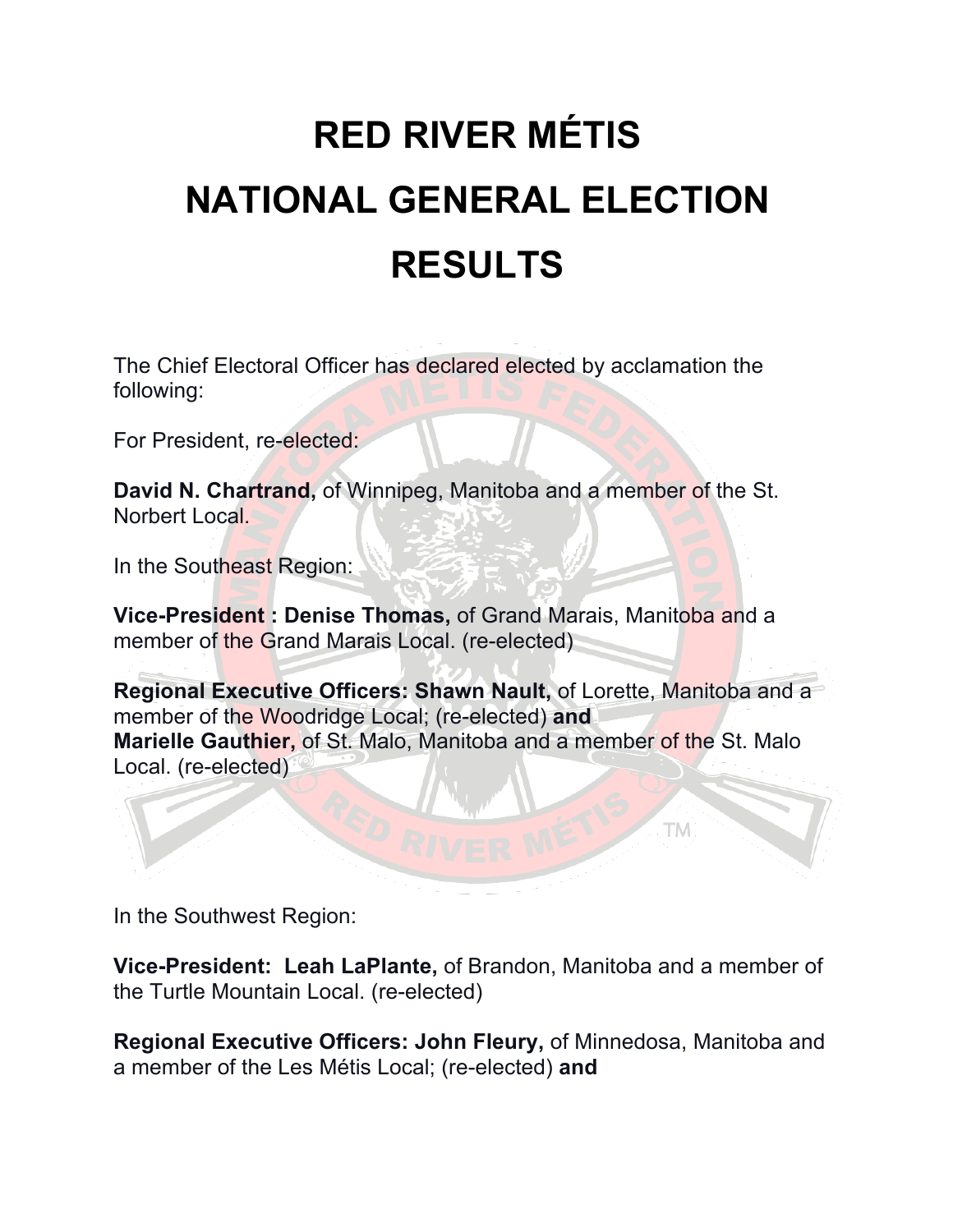**William Goodon,** of Brandon, Manitoba and a member of the Cherry Creek Local. (re-elected)

In The Pas Region:

**Vice-President: Judith Mayer**, of The Pas, Manitoba and a member of The Pas Local. (re-elected)

**Regional Executive Officers: Joan Ledoux**, of Flin Flon, Manitoba and a member of the Flin Flon Local; (re-elected) and **Darrell Ferland,** of Barrows, Manitoba and a member of the Red Deer Lake Local. (re-elected)

In the Thompson Region:

**Vice-President: Julyda Lagimodiere,** of Thompson, Manitoba and a member of the Thompson Local. (re-elected)

**Regional Executive Officers: Mildred Dorion,** of Thompson, Manitoba and a member of the Thompson Local; (re-elected) and **Mark Parenteau,** of Thompson, Manitoba and a member of the Thompson Local. (re-elected)

In the Northwest Region:

**Vice-President: Frances Chartrand,** of Dauphin, Manitoba and a member of the Dauphin Amisk Local. (re-elected)

TM.

**Richard Genaille,** of Duck Bay, Manitoba and a member of the Duck Bay Local; (re-elected) and **Peter Fleming,** of Minitonas, Manitoba and a member of the Minitonas Local. (newly elected)

In the Interlake Region:

**Vice-President: Alfred Anderson,** of Selkirk, Manitoba and a member of the Selkirk Local. (re-elected)